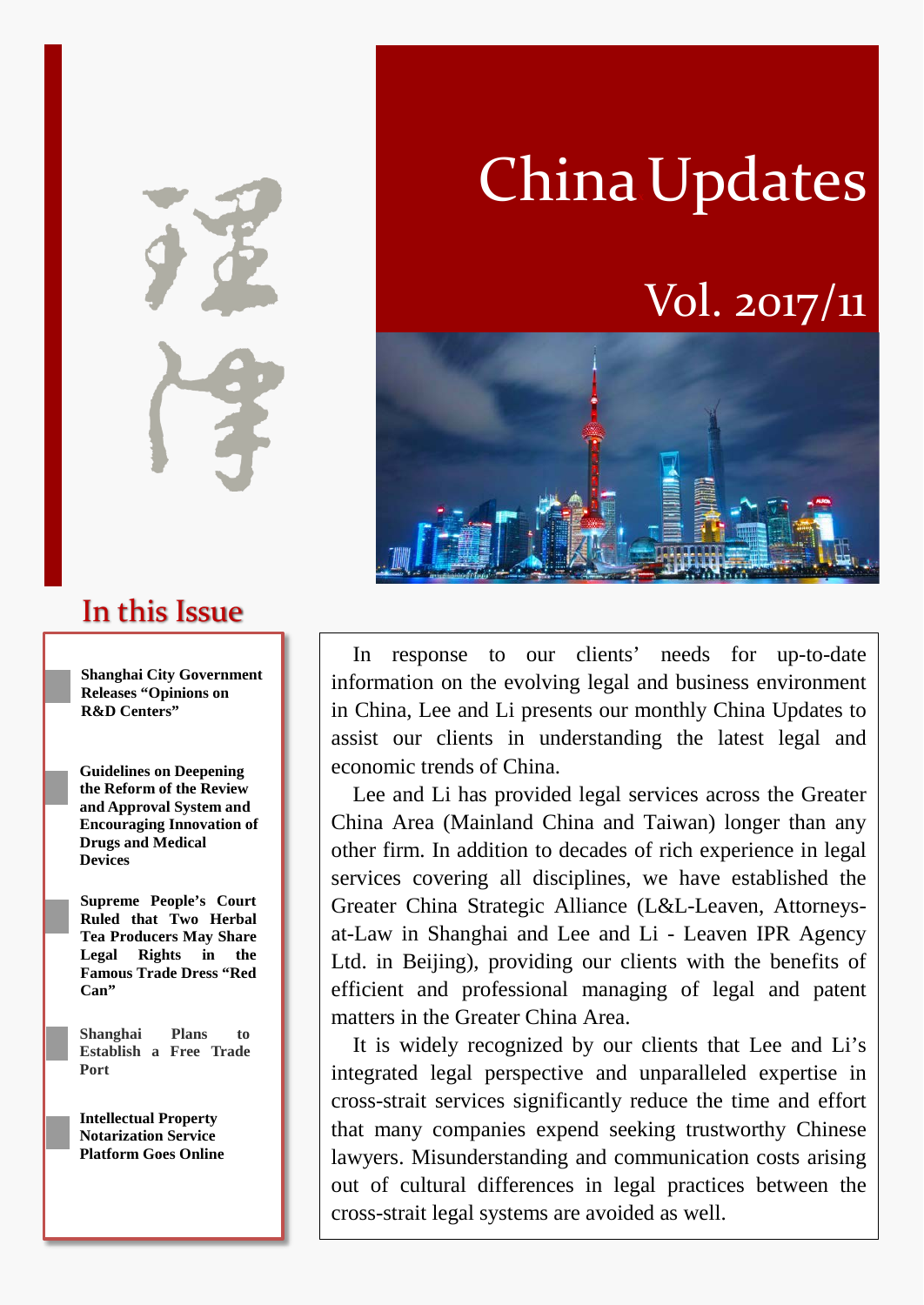### **I. Law Updates**

#### **1. Shanghai City Government Releases "Opinions for R&D Centers" Enhancing Support for Foreign Investment in R&D Center**

In order to encourage foreign investors to establish and develop R&D centers in Shanghai, the Shanghai Municipal People's Government promulgated the Several Opinions on Further Supporting Foreign-invested Research and Development Centers to Participate in Shanghai's Construction of a Science and Technology Innovation Center with Global Influence (the "Opinions for R&D Centers").

The Opinions for R&D Centers, consisting of 16 articles, lay out the supporting policies offered to foreign-invested R&D centers, which include:

- (1) Providing funding to support the establishment of foreigninvested R&D centers: A global R&D center or an R&D center with independent legal personality having more than 100 R&D personnel will be eligible to receive funding to financially support start-up costs and lease expenses;
- (2) Encouraging foreign-invested R&D centers to cooperate with scientific research institutions, governments, enterprises, and financial institutions;
- (3) Enhancing protection of foreign-invested R&D centers' intellectual property, in particular, providing support for filing of PCT applications and domestic patent applications;
- (4) Foreign talents recruited by a foreign-invested R&D center may be entitled to preferential entry visa policies and measures; and
- (5) Simplifying the procedures for the import of samples and reagents used for research and development.

Opinions for R&D Centers (in Chinese):

<http://www.scofcom.gov.cn/zxxxgk/243111.htm>



# **Law Updates**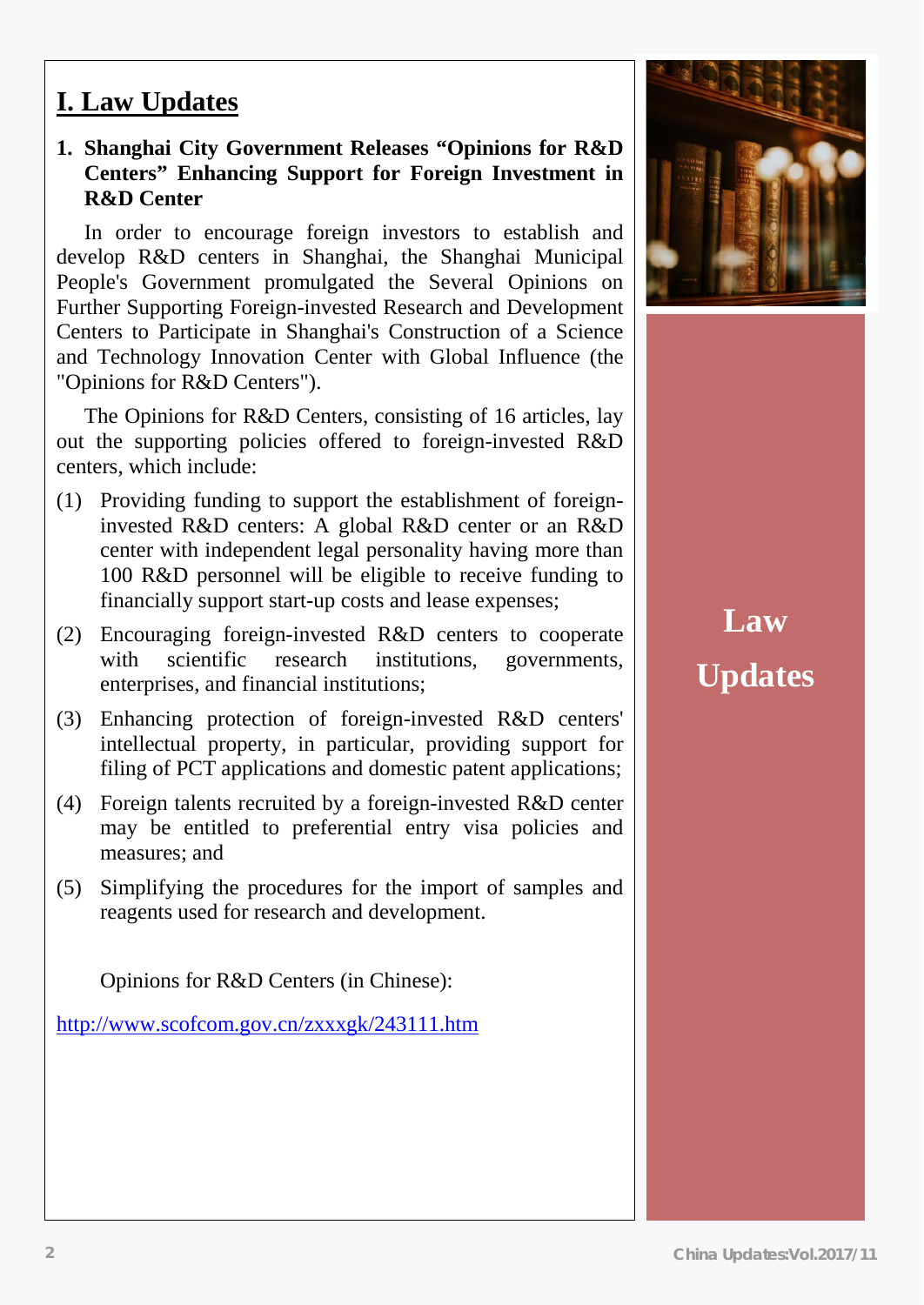#### **2. Guidelines on Deepening the Reform of the Review and Approval System and Encouraging Innovation of Drugs and Medical Devices**

General Office of the Central Committee of the Communist Party of China and General Office of the State Council jointly promulgated the Guidelines on Deepening the Reform of the Review and Approval System and Encouraging Innovation of Drugs and Medical Devices (the "Guidelines"). The Guidelines are aimed at encouraging the reengineering of industrial structure and technological innovation in the sectors of drugs and medical devices, improving competitiveness in medical and pharmaceutical industries, and meeting the public health-care needs.

The Guidelines consist of 36 articles, focusing on reforms from six aspects: reform of management of clinical trials, acceleration of review and approval process, promotion of innovation on drugs and medical devices and development of generic drugs, strengthening the lifecycle management of drugs and medical devices, improvement of technical support capability, and strengthening the competitiveness.

For the acceleration of the review and approval process, the Guidelines provide that, for drugs or medical devices used for the treatment of severe life-threatening diseases, the review and approval of drugs and medical devices urgently needed for clinical practice shall be accelerated, and that in the event of material threat to public health, priority review status shall be granted to the drugs developed under a compulsory license.

As to promotion of innovation on development of drugs and generic drugs, the Guidelines emphasize that a catalog of drugs on the market and the patent linkage system shall be established. In addition, the Guidelines provide that, in cases where significant delay for market entry due to lengthy clinical trial and review and approval, an appropriate compensation may be provided for the entire term of the patent in consideration of such delay. The Guidelines also stipulate that the protection system for drug test data shall be improved and implemented, and the production of generic drugs shall be promoted.

Guidelines on Deepening the Reform of the Evaluation and Approval System and Inspiring Innovation of Drugs and Medical Devices (in Chinese):

[http://www.gov.cn/zhengce/2017-10/08/content\\_5230105.htm](http://www.gov.cn/zhengce/2017-10/08/content_5230105.htm)



**Law Updates**

ſ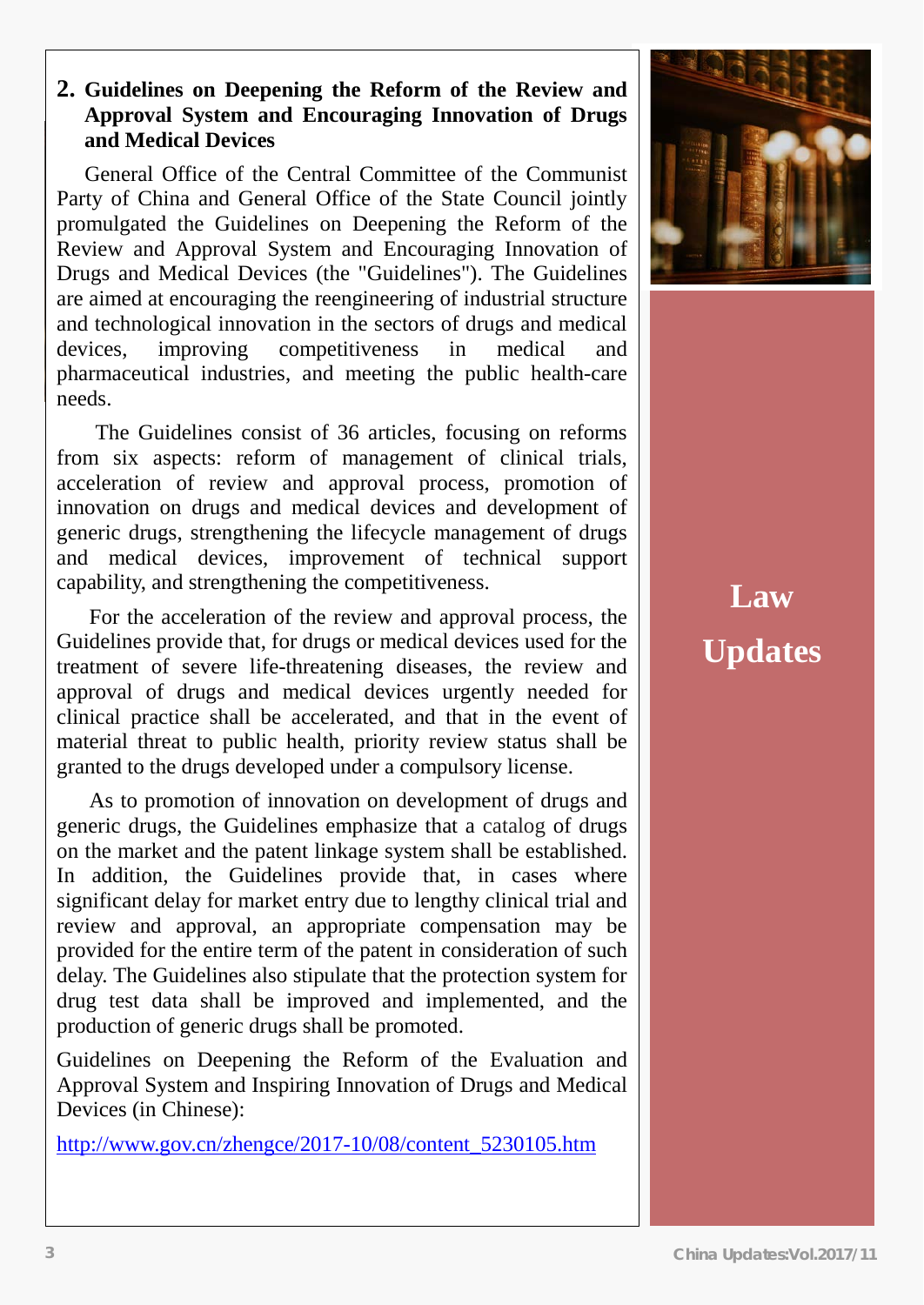### **II. Case Updates**

pupitum tropics court Kuitu that two fittival fea Producers May Share Legal Rights in the Famous Trade **Producers** May Share Legal Rights in the Famous Trade  $T_{\text{PLSS}}$  and  $T_{\text{all}}$  shall shall shall shall shall shall shall shall shall shall shall shall shall shall shall shall shall shall shall shall shall shall shall shall shall shall shall shall shall shall shall shall shal **Supreme People's Court Ruled that Two Herbal Tea Dress "Red Can"**

On August 16, 2017, the Supreme People's Court ("SPC") ruled that Jia Duo Bao Beverage Co., Limited ("JDB") and Guangzhou Pharmaceuticals Holding Limited ("GPHL") - two direct competitors in the herbal tea drinks market - may share the exclusive right in the trade dress, including the iconic red can with the brand name "Wanglaoji" on it.

The Wanglaoji trademark was originally registered and owned by GPHL. In 1995, GPHL and JDB entered into an exclusive license agreement whereby GPHL granted JDB the exclusive right to use the Wanglaoji trademark. After the expiration of the license in May 2010, a series of disputes were raised between GPHL and JDB regarding the right to use the Wanglaoji trademark. In 2012, GPHL and JDB respectively sued each other, with both sides claiming that it owns the famous red can trade dress with "Wanglaoji" on the can package (i.e. trade dress atissue involves the overall contents of colors and icons such as the yellow "Wanglaoji" text and the red background color, and the combination of all the aforementioned design arrangements).

The key issue of this case is exceptional. While GPHL owns the Wanglaoji trademark, the "Wanglaoji Red Can" as a unique trade dress was developed by the licensee, JDB, during the term of the license. The SPC found that, the right in such trade dress is closely connected to the use of the licensed trademark and also possess attributes of an independent right under the Unfair Competition Law, resulting in goodwill beyond the scope of the original trademark. In the present case, the rights associated with trade dress of the "Wanglaoji Red Can" was generated from the repetitive and stable operation of the licensee, JDB. The SPC further found that, as the entities that previously operated the business in regards to Wanglaoji herbal tea, JDB has also dedicated its efforts to enhance such product's public awareness.

Pursuant to the above findings, the SPC held that since both parties had contributed to the formation, development of the Wanglaoji trade dress and related goodwill, it would be unfair and detrimental to the public interest if the trade dress at issue was awarded to either one of the parties. The SPC emphasized that the purpose of the intellectual property rights system is to protect and encourage innovations. The law should protect the



**Case Updates**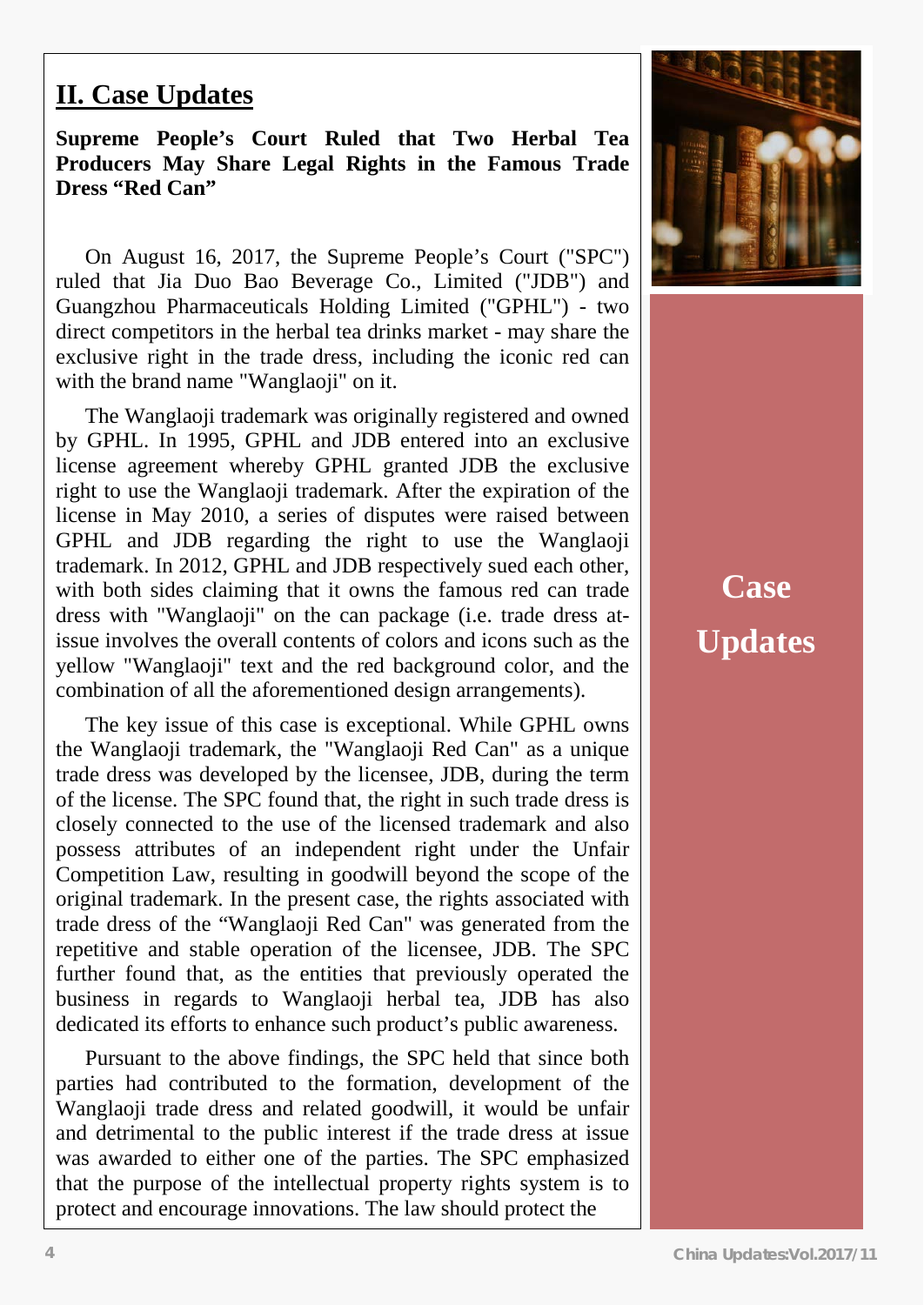creation and accumulation of wealth conducted by people who work and operate their business honestly and fairly. Therefore, the SPC held that both parties shall share the famous trade dress of the "Wanglaoji Red Can."

# **Case Updates**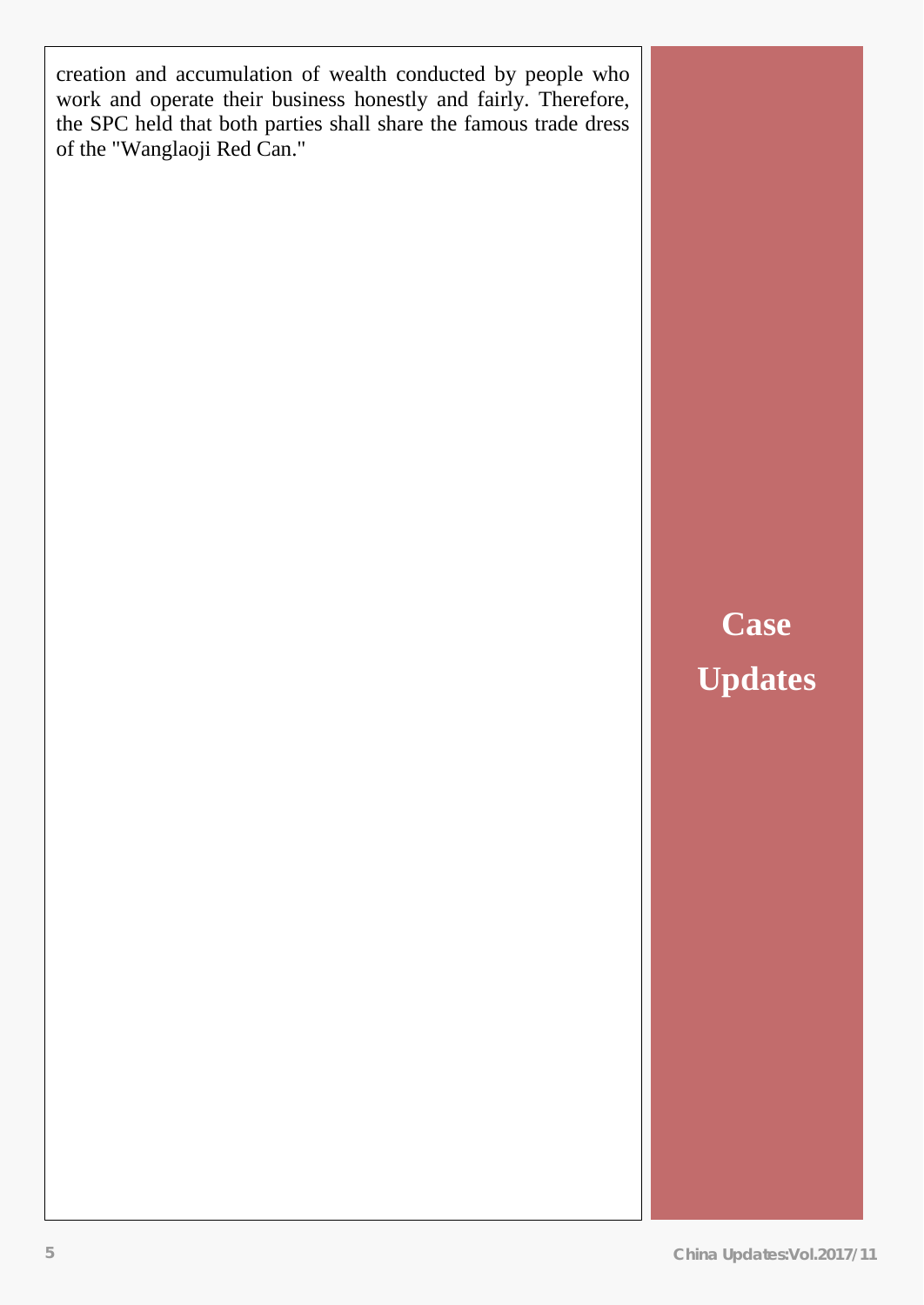## **III. Economic Updates**

### **1. Shanghai Plans to Establish a Free Trade Port**

On October 26, the Ministry of Commerce revealed in a press conference that it is cooperating with Shanghai City and relevant departments to study and formulate plans of establishing a free trade port (the "FTP") in Shanghai.

It is reported that the FTP may adopt the following open-up policies:

- (1) Free flow of goods: All enterprises registered in the FTP would not be required to undergo checkups or examination at the customs, inspection and quarantine departments. Only certain key categories of goods would be subject to sampling inspections.
- (2) Free flow of capital: the FTP would strive to realize "incremental" free movement of foreign exchange and reduce the income tax rate of the enterprises registered in the FTP.
- (3) Free flow of talent: the FTP's goal is to issue Chinese green cards to foreign personnel employed by FTP-based enterprises. There may also be further preferential measures to encourage non-local personnel employed by FTP-based enterprises to acquire Hukou (a household registration represents residency status) in Shanghai.
- **2. China's Internet giants rush to enter the insurance industry and capture the market of insurance brokerage**

The three leaders of Chinese internet companies, Baidu, Tencent, and Alibaba, are actively developing insurance businesses with their own "big data" advantages. Given that the insurance industry has traditionally been highly dependent on customers' data, and internet companies hold a substantial amount of customer data and have conducted far more research on customer demands and consumer behaviors than traditional insurance companies, the "big data" advantages of the internet companies would meet the business needs of the insurance industry.

After Tencent obtained permission to set up Weimin Insurance Agency Limited, Baidu subsequently acquired Lianbao Longjiang Insurance Brokerage Co., Ltd, located in Heilongjiang



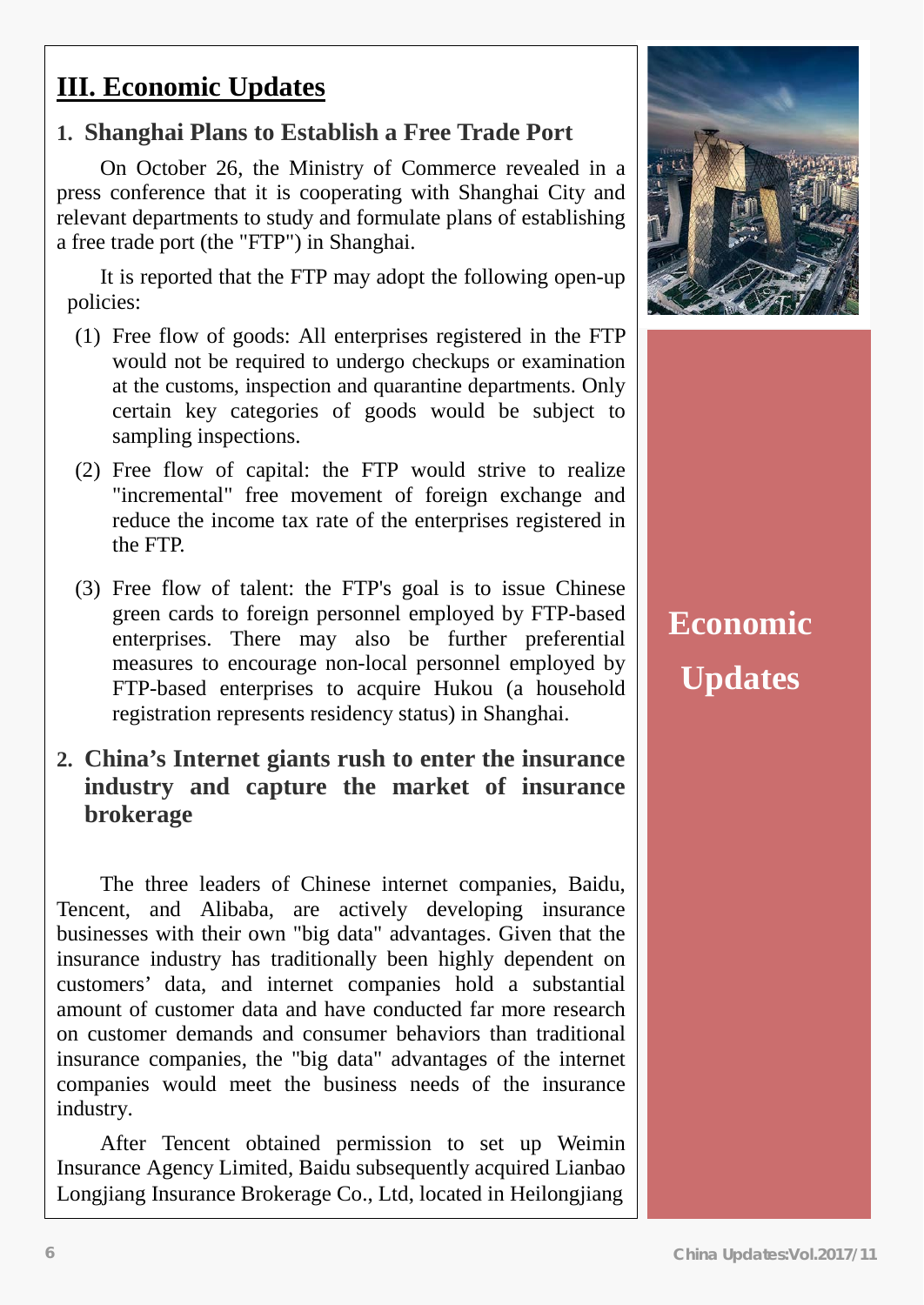Province in July. In addition, Alibaba gained control of Hangzhou Baojin Insurance Agency Company. It is expected that the three internet giants will take advantage of their user data and in-depth understanding of customer demands to capture every aspect of the insurance business from business development to sales.

#### **3. Xiongan New District would potentially become China's Silicon Valley, and the future investment is predicted to reach 2.4 trillion RMB**

In order to relocate Beijing's non-capital functions, the Chinese government has decided to establish the Xiongan New District ("Xiongan") in Hebei. In response to the central government's policies, and attracted by various preferential policies, a first wave of 48 high-tech enterprises engaging in the fields of information technology, biotechnology, new energy and new materials have recently established operation in Xiongan to conduct investment and operation.

Tencent, for example, has already established a subsidiary in Xiongan while Alibaba announced that it will set up three subsidiaries in Xiongan to fully participate in the construction of "Smart Xiongan." According to the forecast released by Morgan Stanley, the total investment in Xiongan New District in the next 20 years may reach 2.4 trillion RMB, and Xiongan would potentially become China's high-tech innovation center.



**Economic Updates**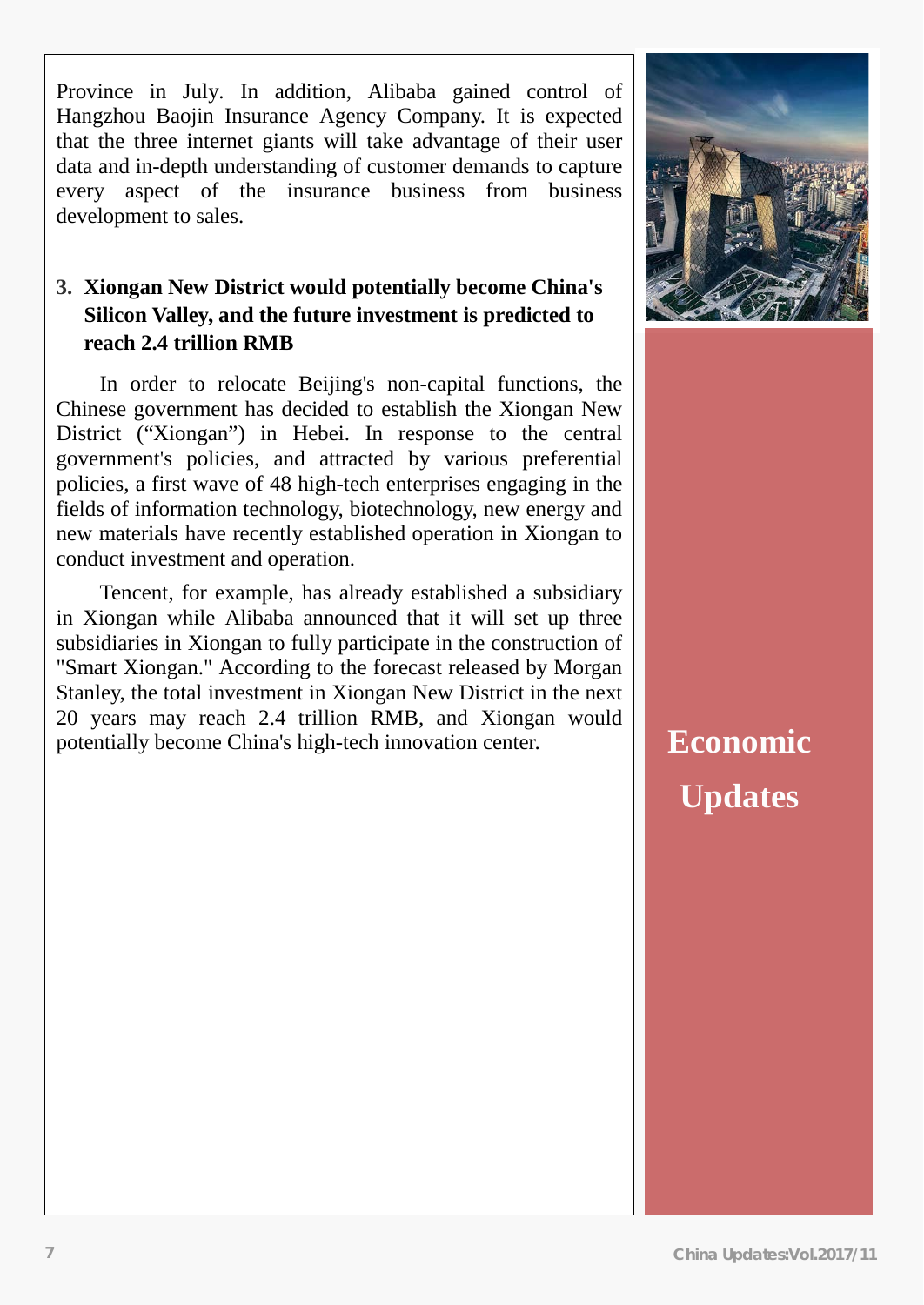### **IV. IP Updates**

#### **Intellectual Property Notarization Service Platform Goes Online**

The China Intellectual Property Notarization Service Platform ("Notarization Platform") has been online since late September 2017. The goal of the Notarization Platform is to increase access to notary services with standardized practices provided by certified notary public across the country. The Notarization Platform focuses on various aspects of intellectual property rights related services, including the identification, transfer, and protection against infringement of the intellectual property rights, allowing the online and offline notary services in China to be seamlessly integrated. Moreover, the services provided by the Notarization Platform pertain not only to patent, but to trade secrets, copyright and trademark related matters.

The notarization plays a role as precautionary measure in the judicial system, and provides the functions of service, communication, certification and supervision. As an important legal means widely adopted across the world for the development and protection of international intellectual property rights, notarization plays a unique role in the identification, guarantee for safety of transfer, and protection against the infringement of the intellectual property rights. The Notarization Platform leverages a new legal management model of "Internet plus Notarization," with its multi-place/multi-point collaborative service framework that seeks to facilitate collection of evidence by the interested parties, in order to mitigate problems arising from local protection for infringement of intellectual property rights, and transmission of evidence. In addition, the dynamic monitoring and big data analysis of information acquired on the Notarization Platform could provide basis to the Chinese government in formulating policies on intellectual property rights.

The China Intellectual Property Notarization Service Platform can be accessed through [https://right.egongzheng.com.](https://right.egongzheng.com/)



# **IP Updates**